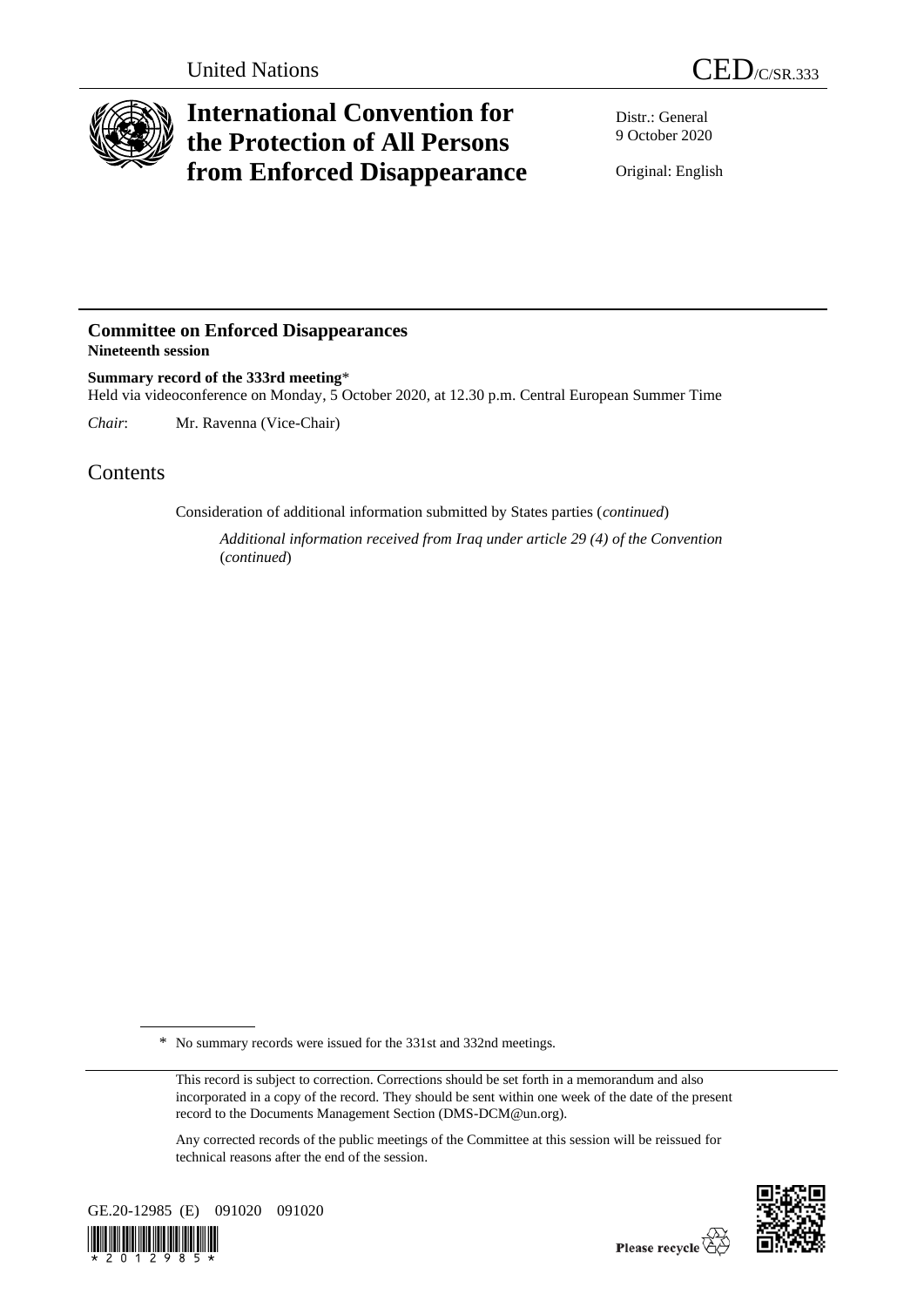*The meeting was called to order at 12.30 p.m.*

#### **Consideration of additional information submitted by States parties** (*continued*)

*Additional information received from Iraq under article 29 (4) of the Convention* (*continued*) [\(CED/C/IRQ/AI/1\)](http://undocs.org/en/CED/C/IRQ/AI/1)

1. *At the invitation of the Chair, the delegation of Iraq joined the meeting.*

2. **Mr. Turki** (Iraq) said that he wished to thank the Committee for having agreed to postpone the interactive dialogue from its scheduled date after certain members of the government delegation had tested positive for the coronavirus disease (COVID-19) and that he had been surprised at statements made by certain organizations criticizing that decision. The report containing the additional information had been drafted by a committee led by the Human Rights Department at the Ministry of Justice, which included representatives from Kurdistan Region.

3. Despite the security situation in the country and the ongoing fight against terrorism, Iraq had made great efforts to act on the recommendations contained in the concluding observations that it had received from the Committee following the review of its initial report in 2015 [\(CED/C/IRQ/CO/1\)](http://undocs.org/en/CED/C/IRQ/CO/1). A bill on enforced disappearance had been drafted, which took account of those recommendations and of the country's obligations under the Convention. Iraq always acted promptly on requests for urgent action submitted to it by the Committee and made every effort to discover the whereabouts of the persons concerned and to provide the Committee with updated information in that regard. In the same connection, the authorities also cooperated on a regular basis with the Working Group on Enforced or Involuntary Disappearances. Also in line with the recommendations contained in the Committee's previous concluding observations, a department within the Ministry of Justice was in the process of producing updated statistics on forcibly disappeared persons. In addition, the Ministry was coordinating with judicial bodies, the security forces and the Human Rights Office of the United Nations Assistance Mission for Iraq to pursue alleged cases of enforced disappearance reported during recent demonstrations in the country. The Prime Minister, who had placed the restoration of the rule of law at the top of the list of government priorities, was concerning himself directly with that matter.

4. Iraqi law included stringent provisions to prevent any kind of interference in investigations of cases of enforced disappearance. Training in the Convention and other human rights treaties was provided to the police and security forces, the military, judges and prison officials. The fight against enforced disappearance was an important part of the national human rights plan for the period 2020–2024, which would take due account of any future recommendations made by the Committee. The Prisoner and Detainees Reform Act (Act No. 14 of 2018) provided a legal framework for the supervision of prisons and other places of deprivation of liberty, which was conducted in accordance with the highest human rights standards. Iraq was continuing its efforts to locate and protect mass grave sites and to remove and identify human remains there, particularly those associated with the crimes of Islamic State in Iraq and the Levant (ISIL).

5. **Mr. Zebari** (Kurdistan Regional Government, Iraq) said that hundreds of thousands of people in Kurdistan Region had fallen victim to atrocious crimes perpetrated both by the former regime and, subsequently, by ISIL. Those crimes included ethnic cleansing and genocide, and the fate of many victims still remained unknown. A special committee had been set up to gather information about missing persons and, as at September 2020, 3,537 disappeared persons had been located, while 2,880 remained unaccounted for. Another committee had been tasked with gathering information to document the crimes perpetrated by ISIL against Yazidi women, and with ensuring that victims received the support that they needed in order to reintegrate into society. Efforts were also being made to have the actions of ISIL defined as genocide. At the same time, the Kurdistan Regional Government was working to restore order and stability, and to return displaced persons to their homes.

6. Between 2014 and 2017, 3,361 persons had been detained in Kurdistan Region on suspicion of involvement in terror offences. They included 260 women, who were held in separate facilities from men. Forty-one of the women in question had since been released. Any children arrested in that connection were always treated as victims. All detainees enjoyed full legal rights and safeguards. The remains of around 2,800 victims had been exhumed from 300 mass graves that dated back to the period of the former regime. In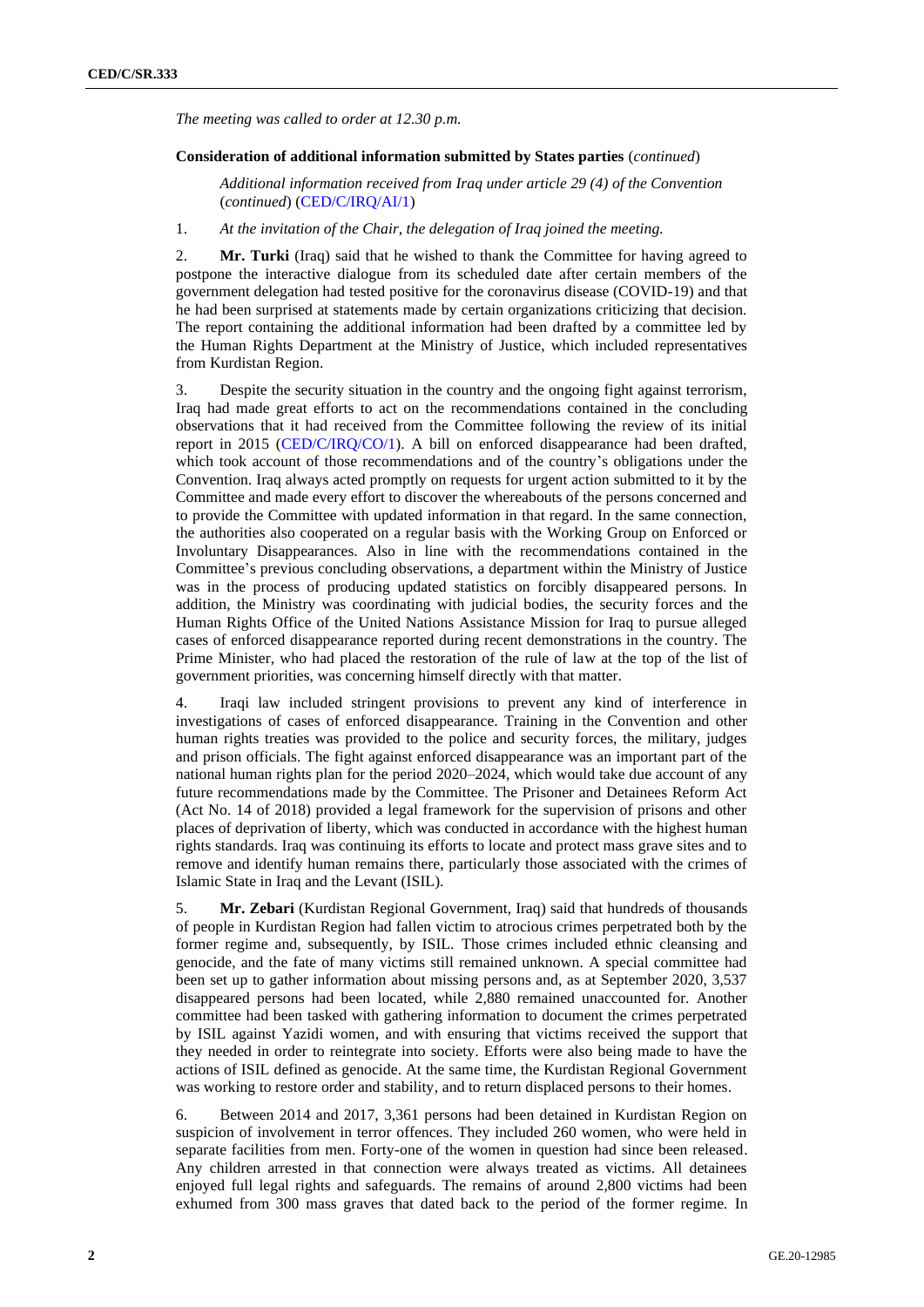addition, 83 mass graves holding the remains of victims of ISIL had been located and exhumation work was continuing in coordination with the United Nations Investigative Team to Promote Accountability for Crimes Committed by Da'esh/Islamic State in Iraq and the Levant.

7. **Ms. Lochbihler** (Country Rapporteur) said that she wished to know what steps were being taken to ensure that the bill on enforced disappearance was compliant with the Convention vis-à-vis clarity of procedures, the right of victims to reparation and protection for persons involved in investigating cases of enforced disappearance and in searching for disappeared persons. She was concerned that the bill seemed to impose a time limit for submitting complaints of enforced disappearance and that it still envisaged the application of the death penalty in cases where the offence was accompanied by aggravating circumstances. Furthermore, the bill lacked clear provisions on the responsibility of superior officers and due obedience to orders. It was her understanding that, although the Iraqi Supreme Criminal Tribunal Act defined enforced disappearance as a crime against humanity, that definition was only applicable in respect of offences committed between 1968 and 2003. She wished to know whether the bill defined the widespread and systematic practice of enforced disappearance as a crime against humanity, in line with the Convention.

8. **Mr. Ayat** (Country Rapporteur), noting that it was taking a long time to sign the bill on enforced disappearance into law, said that he would be grateful if the delegation could explain what challenges the authorities were facing in that regard. He would also be interested to know whether civil society had been consulted during the process of drafting the bill. The Committee was pleased to note that the bill defined enforced disappearance in a manner that was largely consistent with the Convention; however, the State party's domestic legislation would remain deficient unless it fully and consistently reflected all of the Convention's provisions. For example, it appeared that the bill did not envisage criminal liability for superior officers who issued unlawful orders or for subordinates who claimed that they were following those orders. In fact, the justification of "superior orders" seemed to be enshrined in article 40 of the Criminal Code. Lastly, he would like to know how the bill made the distinction – enshrined in the Convention – between offences of enforced disappearance committed by agents of the State and those committed by non-State actors.

### *The meeting was suspended at 1 p.m. and resumed at 1.10 p.m.*

9. **Mr. Turki** (Iraq) said that, although article 40 of the Criminal Code stated that subordinates would not face criminal prosecution for acts that they committed while under orders that they were "obliged or felt obliged" to obey, it also required subordinates to have a duly founded belief in the legitimacy of the act that they were being ordered to perform, which they had to carry out with due circumspection. The same matter was covered in greater detail in the Internal Security Forces Act and the Military Criminal Code. The application of the death penalty in Iraq, which had been a subject of discussion with other treaty bodies in the past, was surrounded by legal safeguards and was fully consistent with applicable international norms. Although the views of the legal experts who had drafted the bill on enforced disappearance did not necessarily coincide with those of Committee members, the authorities were nonetheless very willing to take account of any observations or recommendations that the Committee wished to make.

10. **Mr. Hmud** (Iraq) said that the role of the State Council was to examine prospective legislation in consultation with other institutional stakeholders in order to ensure its conformity with the Constitution of Iraq and the country's international obligations. In that connection, it had received the bill on enforced disappearance from the Secretariat of the Council of Ministers in 2019 and had found it to be consistent with the country's international human rights commitments. The bill included a very comprehensive definition of enforced disappearance, which was in line with the Convention. The bill also included provision for the creation of a special section to combat enforced disappearance within the Ministry of Justice and set down the procedures that ought to be followed when reporting a crime of enforced disappearance. Moreover, the penalties envisaged in the bill were applicable not just to perpetrators, but also to persons who ordered an enforced disappearance and to officials who failed to register an associated complaint. The Martyrs' Foundation and the Political Prisoners' Foundation applied the established legal rules for protecting the rights of victims, including the right to compensation and rehabilitation.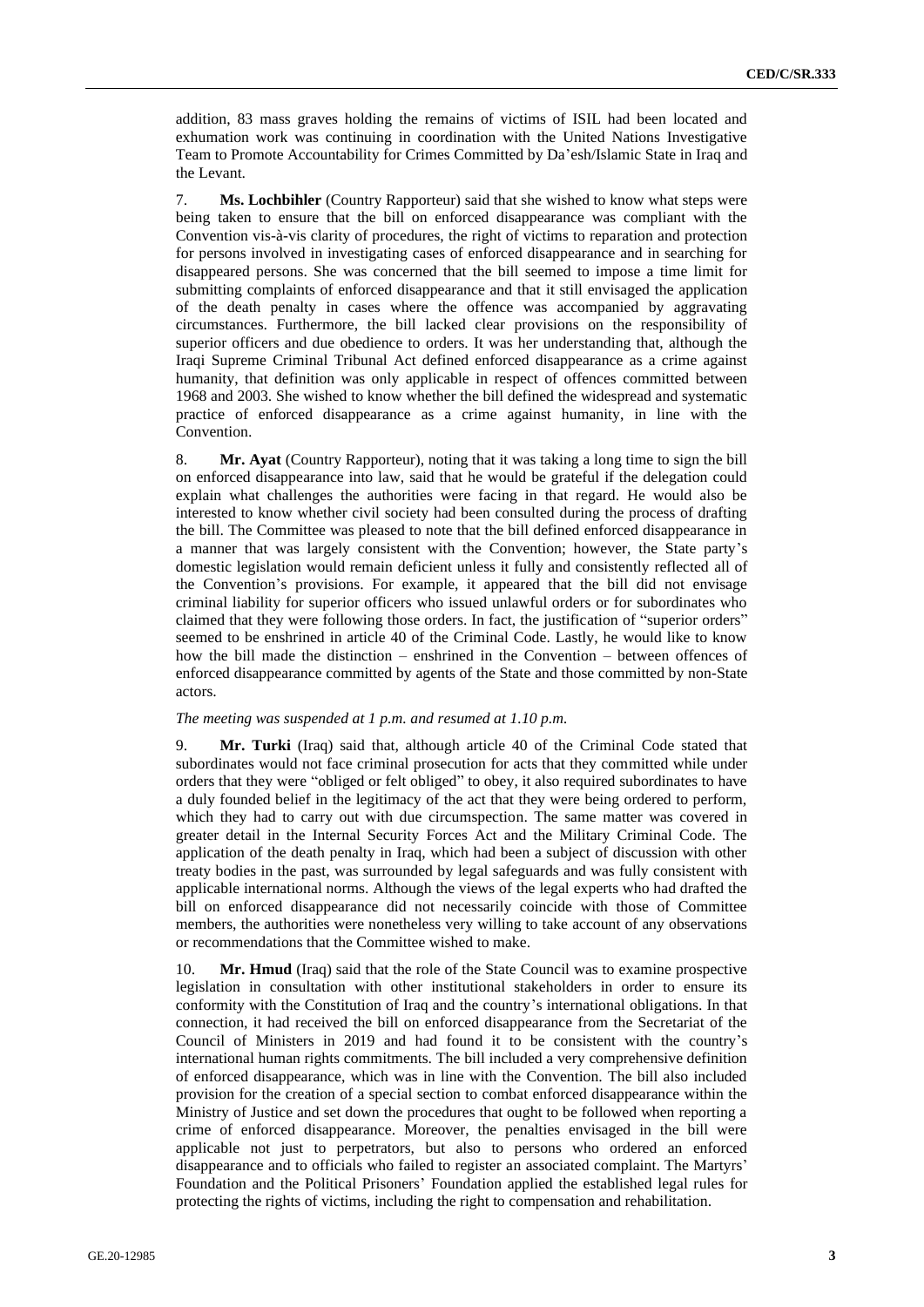11. **Mr. Mahdi** (Iraq) said that the justification of "invoking superior orders" did not exist in any institution answerable to the Ministry of Defence. The Military Criminal Code made it clear that responsibility for any offence committed in compliance with a military order lay principally with the party who had issued it. Subordinates could also incur criminal responsibility if they overstepped the limits of an order received or if they were aware that the act that they had been ordered to carry out constituted an offence.

12. **Mr. Abdulilah** (Iraq) said that the right to life and freedom was enshrined in the Constitution and could only be restricted in accordance with the law. Enforced disappearance, in the sense of abduction by security forces, was not permissible under the regulations of the Ministry of the Interior, which required all detentions to be justified by a judicial warrant and to be monitored by the courts. Detained persons could be held for a maximum of 24 hours before being charged. Penalties were envisaged for anyone who violated those provisions. As was the case for military personnel, responsibility for actions perpetrated while acting under orders was held to lie principally with the party who had issued them.

13. **Mr. Zebari** (Kurdistan Regional Government, Iraq) said that Kurdistan Region did not have a law that explicitly addressed enforced disappearance. Cases were dealt with under the Criminal Code and perpetrators could face terms of imprisonment of up to 15 years. Persons could be detained only under a court order and all detention facilities were open for inspection by competent international bodies. There were no secret detention centres in Kurdistan. The Peshmerga and other security forces operating in areas liberated from ISIL had been issued with guidelines on how to deal with cases involving disappeared persons, as well as guidelines on freedom of movement, protection of private property, lawful arrest procedures and respect for human rights and humanitarian law. In accordance with article 132 of the Constitution, the Iraqi Supreme Criminal Tribunal had awarded compensation to victims of the Anfal campaign and other crimes committed by the former regime. The death penalty had not been carried out in Kurdistan Region since 2008.

14. **Mr. Turki** (Iraq) said that the law afforded protection to persons – such as judicial officials, forensic medical experts and witnesses – involved in investigating cases of enforced disappearance and in searching for victims. The bill on enforced disappearance drew on other Iraqi laws which, it could not be denied, were perhaps not consistent with the Convention in every detail. For that reason, his delegation was looking forward to receiving the observations and recommendations of the Committee which, it hoped, could be used as a basis for further legislative advances.

15. **Ms. Lochbihler** said that she wished to know whether the 2017 draft of the bill on enforced disappearance had been fully superseded by the 2019 draft. She was concerned that the latter did not appear to include provision for a declaration of absence and would like to receive clarification from the delegation in that regard.

16. **Mr. Ayat** said that he was concerned that the safeguards established in article 40 of the Criminal Code presupposed that subordinates had the capacity to discriminate between the legality or illegality of an order imparted to them, which might not necessarily be the case. Moreover, the Committee had been told that, in the military sphere, subordinates could not choose to disobey an order issued by a superior officer. It was important for the domestic law of States parties to reflect the definition of enforced disappearance as a crime against humanity, in line with article 5 of the Convention.

17. Despite the State party's claim that it had no secret detention facilities, the Committee had received numerous reports that such facilities did, in fact, exist and had been used to hold participants in recent demonstrations, who had allegedly been deprived of basic rights such as family visits and access to a lawyer. Could the delegation comment on those reports and inform the Committee about any steps taken to prevent similar abuses in the future? The bill on enforced disappearance, unlike the Convention, did not use the word "victim". Moreover, although the bill did concede certain rights to the "family and relatives" of disappeared persons, that categorization was not as broad as the Convention's "any individual who has suffered harm as the direct result of an enforced disappearance". In the light of that fact, he wished to know whether the Government had any intention of incorporating the definition of a victim contained in the Convention into the bill on enforced disappearance and into other laws regarding entitlement to reparations.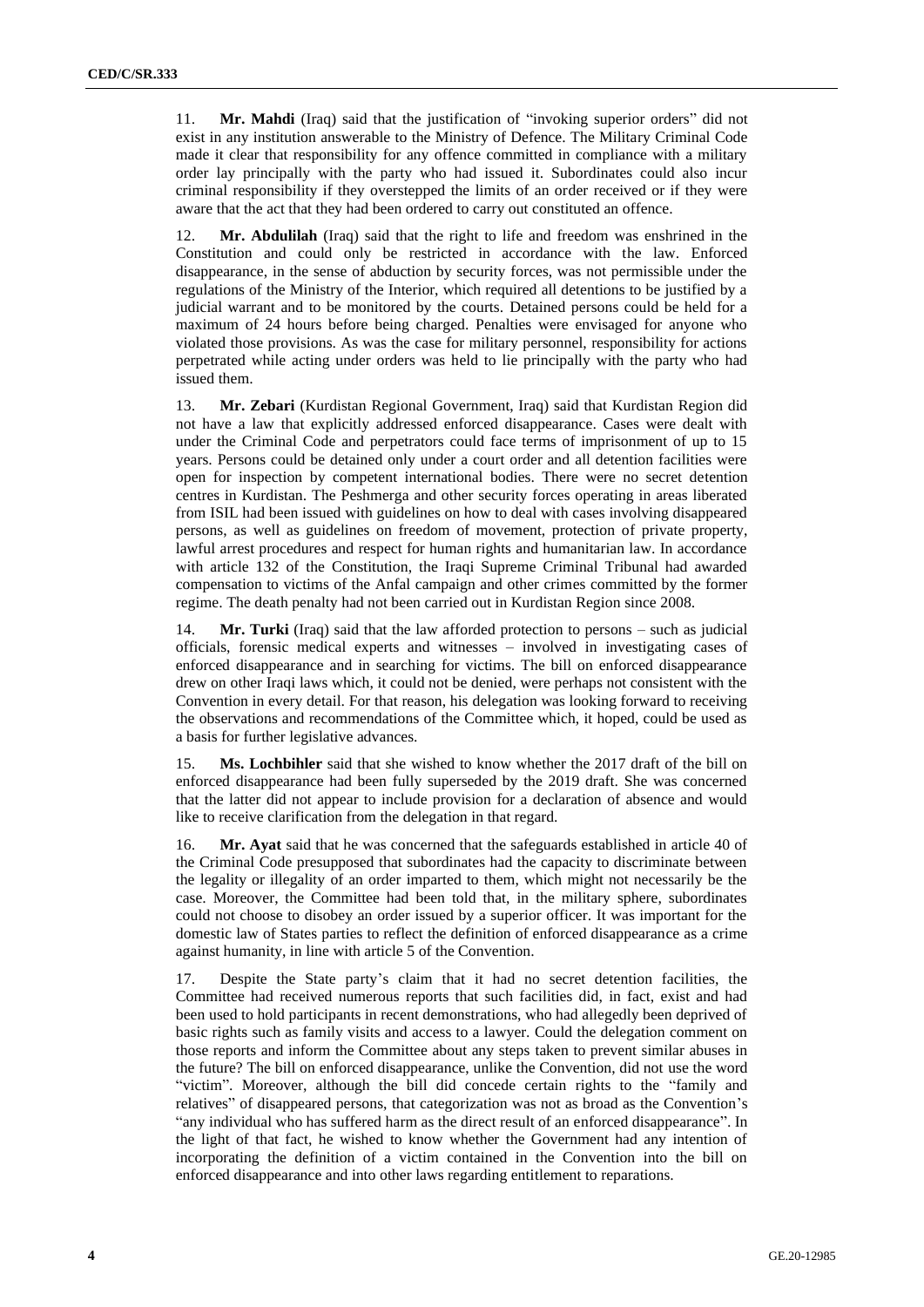18. **Mr. de Frouville**, referring to specific provisions of the bill on enforced disappearance, said that it would be useful to know what powers of inquiry would be granted to the special section to combat enforced disappearance that was to be set up within the Ministry of Justice and how its independence would be guaranteed. Similarly, he would be interested to know whether decisions to refuse access to information on disappeared persons could be challenged before the courts, in keeping with article 20 of the Convention.

19. **Mr. Teraya** asked whether the delegation considered the bill on enforced disappearance and the mechanisms established in it to be fully compliant with the Convention principles related to access to information on persons deprived of their liberty and to the prevention of incommunicado detention.

20. **Ms. Villa Quintana** said that she too would like the delegation to comment on the veracity of the reports concerning the widespread detention of participants in recent demonstrations and the use of incommunicado detention in that context. If those reports were accurate, she would like to receive information on any remedial and/or preventive action taken in that connection. The delegation might also explain how the principle enshrined in article 1 of the Convention, according to which no exceptional circumstances whatsoever might be invoked as a justification for enforced disappearance, was reflected in the bill in question.

21. **Mr. Baati** said that it would be helpful to learn when the special section to combat enforced disappearance might be set up, what the composition of its membership would be, whether it would have its own budget and whether its members would have a special status.

22. **Ms. Kolaković-Bojović** said that the Committee had likewise been informed that the records of persons deprived of their liberty were not duly maintained. If that was indeed the case, she would like to learn about the measures taken by the State party to correct that oversight and to ensure that such records contained all the details mentioned in article 17 of the Convention. She also wished to hear more about the specific information on detainees and convicts that would be stored in the database provided for in the bill on enforced disappearance, and about who would have access to that information.

23. **Mr. Turki** (Iraq) said that the provisions of the bill defining the circumstances in which the crime of enforced disappearance constituted a crime against humanity largely mirrored those of the Rome Statute of the International Criminal Court. However, since the elements of the crime contained in the Convention differed from those contained in the Rome Statute, the bill would have to be further amended.

24. **Mr. Hmud** (Iraq) said that the bill on enforced disappearance of 2020, which contained a number of amendments and was in line with relevant international conventions and treaties, had effectively replaced that of 2017. The new bill specifically dealt with the question of declarations of absence under the provisions relating to the reporting of suspected cases of enforced disappearance. A victim of enforced disappearance could be an individual or a group of individuals. Access to information on disappeared persons could be refused if the information in question was considered to be confidential or if its disclosure might hamper the progress of an ongoing investigation. Any decision to refuse access to such information could indeed be challenged before the courts. All relevant entities were required to provide information on disappeared persons if and when requested to do so.

25. **Mr. Ashour** (Iraq) said that the instructions given and the decisions taken at the start of the demonstrations had subsequently been reviewed. The Prime Minister had tasked the secretariat responsible for State security with conducting the necessary follow-up. Consultations had taken place between the Supreme Judicial Council, the secretariat responsible for State security and counter-terrorism forces. The measures taken as part of investigations conducted in Baghdad and other areas had been explained at that juncture. Thanks to the perseverance of the relevant stakeholders, the investigations in question had yielded some positive results. The Supreme Judicial Council had announced that further meetings would be held to ensure the success of those investigations and that, where appropriate, cases would be referred to special tribunals and that penalties would be imposed on any member of the Iraqi security forces who was found to have committed an offence. Investigations had also been conducted into members of the Iraqi security forces who were alleged not to have followed the applicable regulations on the treatment of demonstrators and/or the applicable regulations on the treatment of persons arrested or detained over the course of the demonstrations.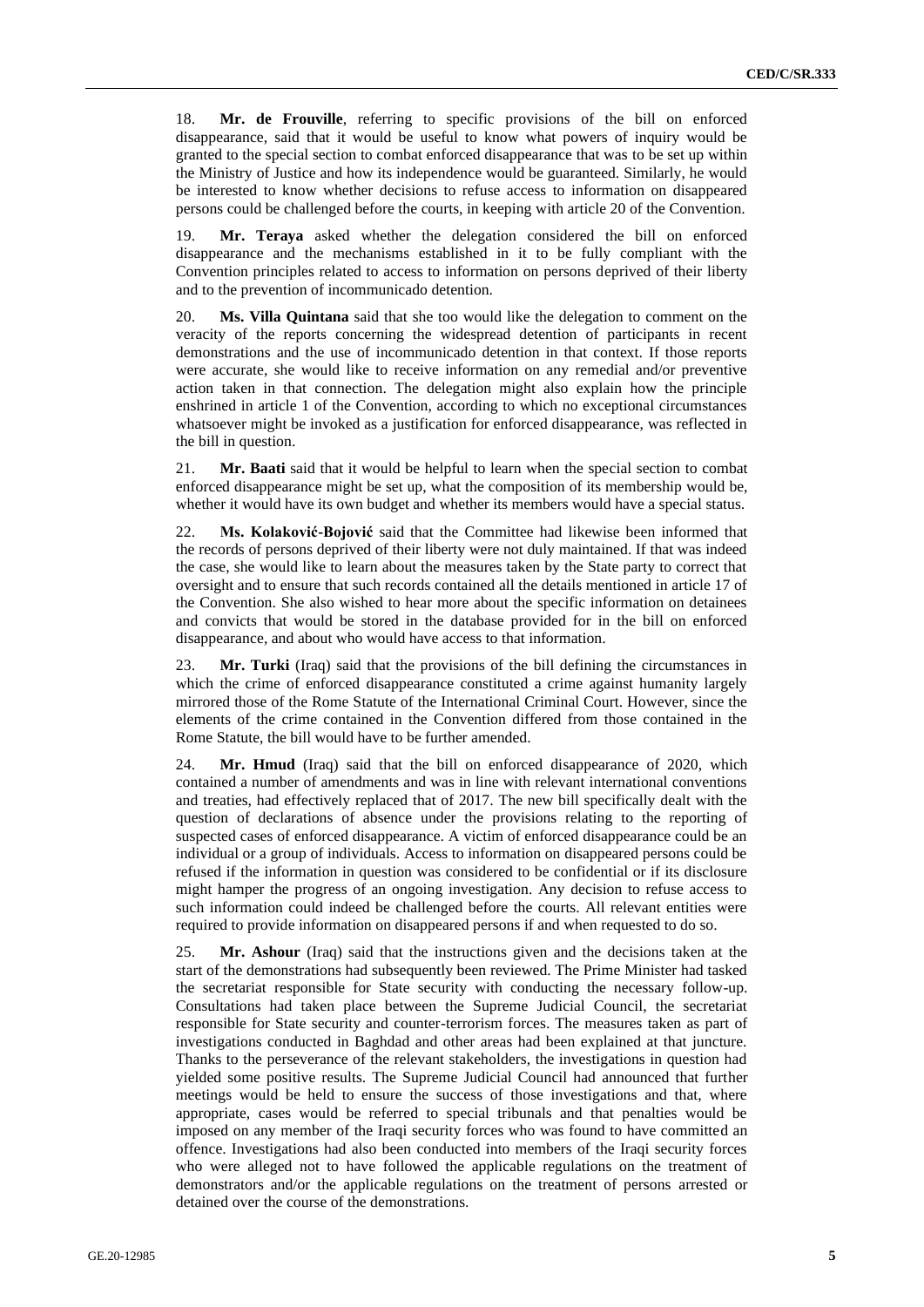26. **Mr. Khalifa** (Iraq) said that Iraqi law accorded specific rights to anyone who was the victim of a crime, including the right to file a complaint with a view to having their violated rights restored by judicial means. Under the Criminal Code, complaints filed by victims of a crime were to be examined by an investigating magistrate or by a police investigator.

27. He wished to clarify that, at the beginning of the demonstrations, clear instructions had been given to release, with immediate effect, any demonstrators who had been detained, provided that they had not committed any ordinary offence under Iraqi law. At that time, no demonstrators were being held in detention for the mere fact of having participated in a demonstration. The judges of the Public Prosecution Service conducted regular visits to places of detention. The cases of all detainees had been duly considered and appropriate decisions had been taken concerning them. He would be grateful if Committee members who were in possession of reliable information about the existence of secret places of detention in Iraq could forward it to the authorities so that those allegations could be investigated and, if such places of detention were found to exist, that those responsible for operating them could be brought to justice.

28. **Mr. Ali** (Iraq) said that the matter of legal safeguards for detainees was dealt with in a number of legal texts, including the Constitution and the Criminal Code. Act No. 14 of 2018, which addressed, inter alia, sentence enforcement, prohibited prison services from holding persons in detention in the absence of a committal order from a judge. It was likewise prohibited to hold persons in detention without legal grounds. Only persons who were mandated to carry out arrests could do so. Iraqi prison law had been aligned with the United Nations Standard Minimum Rules for the Treatment of Prisoners (the Nelson Mandela Rules) and with applicable international human rights standards.

29. Persons who had been detained as a result of a committal order were informed of their rights in accordance with the law, regardless of the reason for their detention. Upon admission to their designated place of detention, detainees underwent a medical examination, a record of which was certified by the treating physician and kept in their file, and their family was contacted. Detainees were normally permitted to receive visits from family members, but such visits had been suspended on account of the COVID-19 pandemic. There were no secret places of detention in Iraq. Inspectors from the Ministry of Justice conducted regular visits to prisons, which were subject to the oversight of judicial bodies and the country's national human rights institution. Act No. 14 of 2018 established the obligation for prison services to keep appropriate records on detainees. There was a database containing information such as the date of and grounds for arrest, the place of detention and the court that had ordered the imprisonment. The aforementioned Act also stipulated that places of detention must be equipped with communication facilities, such as telephones, to enable detainees to communicate with their family at least once a week. There were no cases of arbitrary detention; all detainees were included in the relevant prison register, had complete case files and appeared in the aforementioned database.

30. **Mr. Al-Mandalawi** (Iraq) said that, since he and members of his family had been subjected to enforced disappearance, he understood all too well the importance of effectively implementing the Convention. The Martyrs' Foundation was a government body tasked with investigating cases of enforced disappearance and dealing with issues relating to martyrs' compensation. In 2015, Act No. 20 of 2009 had been amended to ensure that any person who had been disappeared or abducted was considered a martyr and that his or her salary was still paid until such time as a death certificate was issued. Pursuant to a cabinet decision taken in 2020, the Martyrs' Foundation had developed an online form that could be filled in by the relatives of persons who had disappeared during the demonstrations to ensure the continued payment of their salaries.

31. **Mr. Zebari** (Kurdistan Regional Government, Iraq) said he wished to clarify that, in Kurdistan Region, demonstrators had been arrested on the basis of a court-issued arrest warrant. In one province, the security forces had arrested demonstrators who were armed and intent on causing a public disturbance. The courts had likewise issued arrest warrants in respect of persons who, in violation of local and national regulations designed to curb the spread of COVID-19, had called for a demonstration to take place. Under the Criminal Code, after the courts had ordered an arrest, the person was to be detained and the appropriate legal action was to be taken pursuant to the Code of Criminal Procedure. The executive authorities were not empowered to carry out arrests without a court-issued arrest